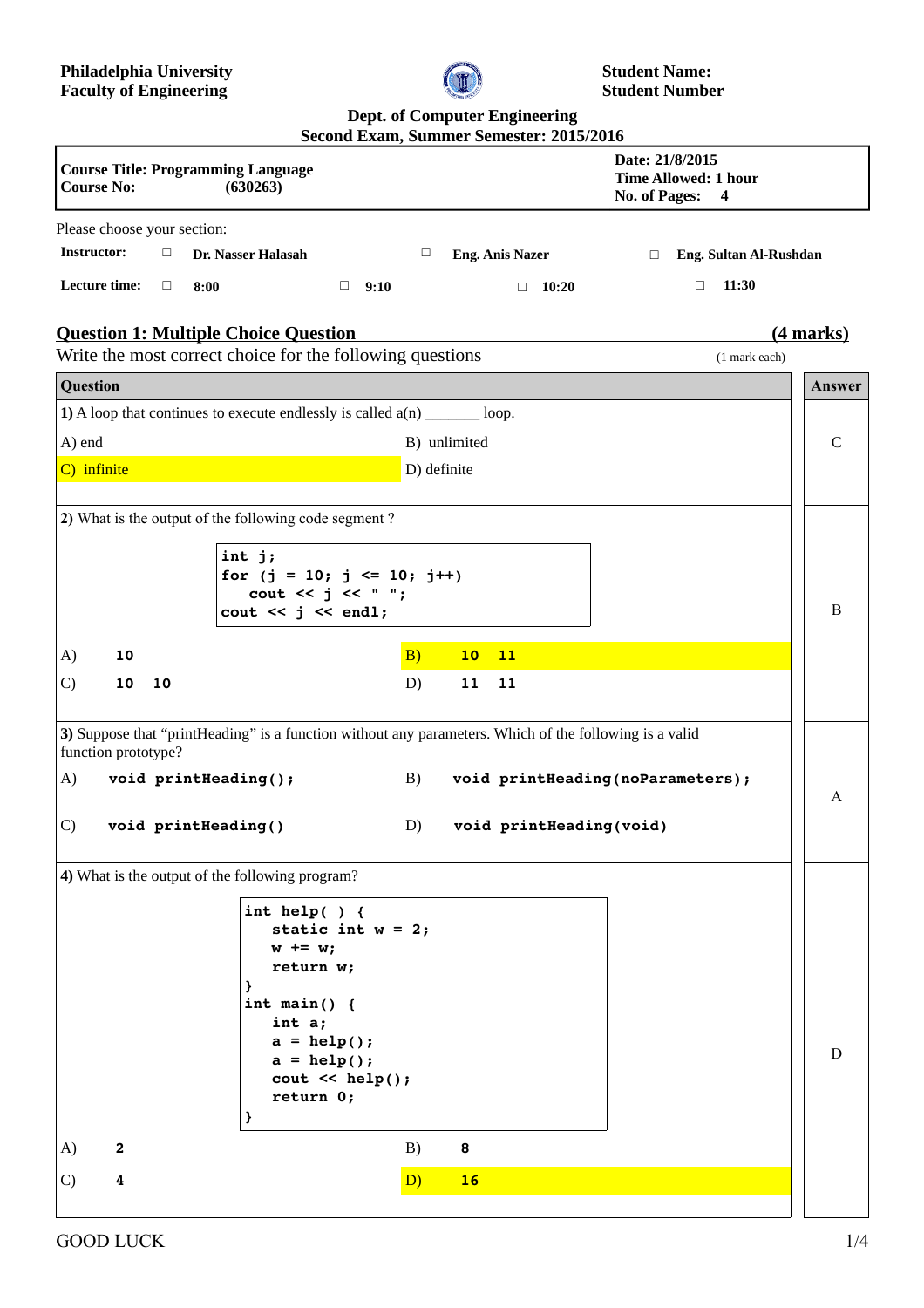## **Question 2: (9 marks)**

What is the output of the following code segments ? (1 mark each) Assume that the library for input/output is included

| Code                                                                                                                                                                                                                                                                                                | Output            |  |
|-----------------------------------------------------------------------------------------------------------------------------------------------------------------------------------------------------------------------------------------------------------------------------------------------------|-------------------|--|
| int $s=0$ , $c=1$ ;<br>while $(s < 20)$<br>€<br>$s = s + c;$<br>$c = c + 4;$<br>Ł<br>$\cot \lt \lt \ c \lt \ \text{endl} \lt \lt \ s$ ;                                                                                                                                                             | 17<br>28          |  |
| int $s1=0$ , $s2=0$ ;<br>for ( int i=1; $i < 7$ ; i++ )<br>€<br>if ( $i \,$ $\frac{6}{3}$ == 0 )<br>$s1 = s1 + 4;$<br>else<br>$s2 = s2 + i;$<br>}<br>$\cot \lt \lt s1 \lt \cdot \text{end1} \lt \lt s2;$                                                                                            | 8<br>12           |  |
| int $c=0$ , $s=3$ ;<br>do<br>€<br>$s = s + 5;$<br>$c++;$<br>ł<br>while $(s < 5)$ ;<br>$\cot \lt \lt \ c \lt \ \text{endl} \lt \lt \ s$ ;                                                                                                                                                            | 1<br>8            |  |
| int $c, b;$<br>for $(c = 3, b = 0; c < 14; c += 3)$<br>€<br>$b + +;$<br>Y<br>$\cot \lt \lt \ c \lt \ end1 \lt \ b$ ;                                                                                                                                                                                | 15<br>4           |  |
| int $a, b, c=0;$<br>for $(a = 1 ; a \le 4 ; a++)$<br>for ( $b = 5$ ; $b > 2$ ; $b--$ )<br>$c++;$<br>cout << "b=" << b << endl << "c=" << c;                                                                                                                                                         | $b=2$<br>$c = 12$ |  |
| 5<br>double MMM(double a, double b)<br>9<br>€<br>return a*b;<br>ł<br>double AAA (double a, double b)<br>€<br>return a+b;<br>ł<br>int $main()$<br>₹<br>$\text{cut} \leq \text{AAA}(\text{MM} (1, 2), 3) \leq \text{end}$ ;<br>$\text{cut} \ll \text{MMM}$ (AAA (1, 2), 3) << endl;<br>return 0;<br>} |                   |  |
| void $M 16(int a, int & b)$<br>₹<br>$a = 77;$<br>$b = 22;$<br>ł<br>int main() $\{$<br>int $a = 5$ , $b = 99$ ;<br>M 16 (b, a);<br>cout $<< a << end1 << b$ ;<br>return 0;<br>ł.                                                                                                                     | 22<br>99          |  |

**Question 2 continued on page 3**

GOOD LUCK 2/4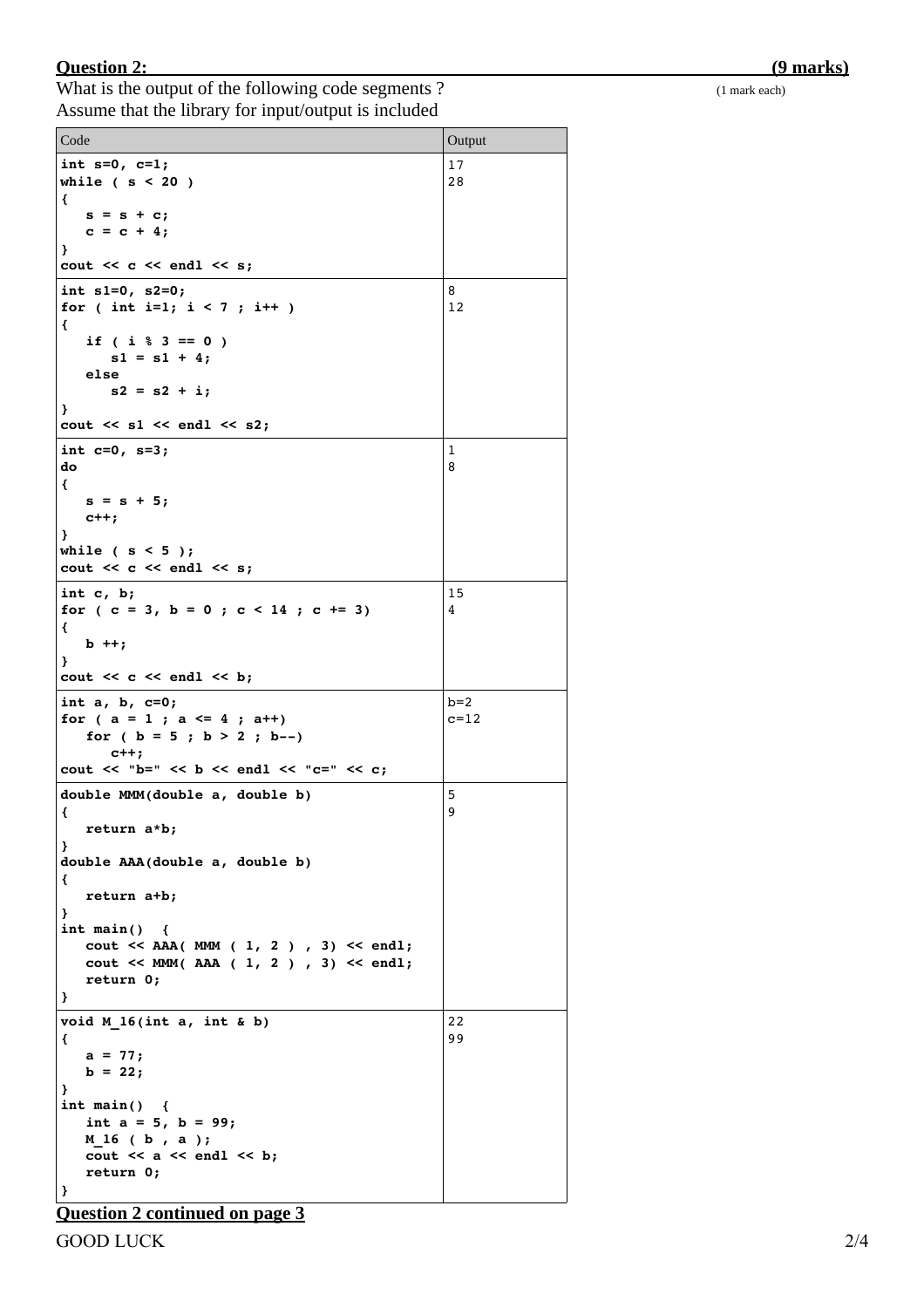**Question 2: continued**

| Code                                                                                                                                                                                                                                                         | Output               |
|--------------------------------------------------------------------------------------------------------------------------------------------------------------------------------------------------------------------------------------------------------------|----------------------|
| double BAGI(double $a$ , double $b$ ) {<br>if $(a < b)$<br>return a;<br>else<br>return BAGI $(a-b, b)$ ;<br>ł<br>int main() $\{$<br>$\text{cout} \leq \text{BAGI}(10.3, 4.3);$<br>return 0;<br>ł                                                             | 1.7                  |
| double $r=2$ , $s=3$ ;<br>double $GLG( )$ {<br>int $r=9;$<br>$s = 8;$<br>return r;<br>ł<br>int main() $\{$<br>int $s = 5$ ;<br>$r = s + r;$<br>$\text{cut} \ll r \ll \text{endl};$<br>$s = GLG() + ::s;$<br>$\text{cut} \ll s \ll \text{end}$ ;<br>return 0; | $\overline{7}$<br>17 |
| }                                                                                                                                                                                                                                                            |                      |

## **Question 3: (4 marks)**

Find the **errors** (syntax or logical) in the following code segments and **correct** them. Assume that the library for input and output is included. (Each program may contain more than one error) (1 mark each)

| Code                                                                                                                                                                                                                                     | Correction                                                                                                                       |
|------------------------------------------------------------------------------------------------------------------------------------------------------------------------------------------------------------------------------------------|----------------------------------------------------------------------------------------------------------------------------------|
| int sum = $0, i$ ;<br>for ( i = 1 <mark>,</mark> i < 20 <mark>, i+2</mark> )<br>€<br>$sum + = i;$<br>}                                                                                                                                   | for ( $i = 1$ ; $i < 20$ ; $i = i + 2$ )                                                                                         |
| int i= $0$ ;<br>do<br>$\left\{ \right.$<br>if $(i \t3 \t5)$<br>$\left\{ \right.$<br>$\text{cout} \ll i \ll \text{endl}$<br>$i++;$<br>Ł<br>$}$ while( i < 100 $\sqrt{ }$                                                                  | int i= $0$ ;<br>do<br>€<br>if $(i \t3 \t5)$<br>€<br>$\text{cut} \ll i \ll \text{end}$ :<br>Ł<br>$i++;$<br>} while( $i < 100$ ) ; |
| void test(int x, int y);<br>€<br>if $(x > y)$<br>return $(x-y)$ ;<br>return $(x+y)$ ;<br>}                                                                                                                                               | int test(int $x$ , int $y$ )<br>€<br>if $(x > y)$<br>return $(x-y)$ ;<br>$return (x+y);$<br>}                                    |
| int $\overline{x}$ ;<br>void f1(double y)<br>€<br>double $z$ ;<br>$z = (x + y)/2;$<br>Ł<br>$int \text{ main}()$ {<br>double $a$ , $b = 6$ ;<br>cout $\lt\lt x \lt\lt$ endl;<br>$a = f1(b)$ ;<br>cout $<<$ a $<<$ endl;<br>return 0;<br>} | // x is not initailized<br>int $x = 5$ ;<br>// function returns void, can't be<br>// assigned to a<br>f1(b);                     |

GOOD LUCK 3/4